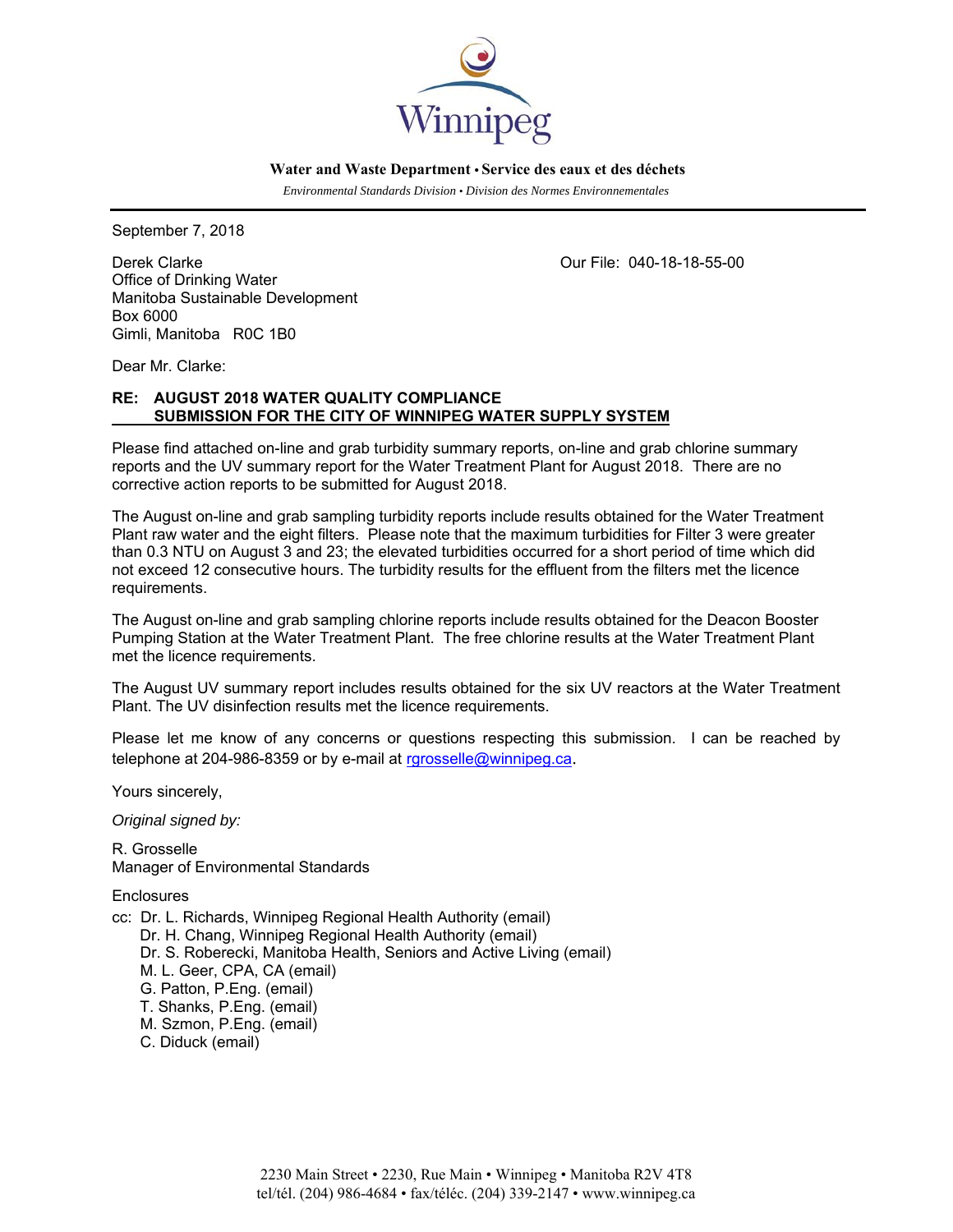

## **CITY OF WINNIPEG**

## WATER AND WASTE DEPARTMENT

WATER SERVICES

#### Water System Code: **252.00** Licence Number: **PWS-09-412-01**

### WATER TREATMENT PLANT TURBIDITY ON-LINE MONITORING REPORT

|                                                                                                                                            | August 2018 Turbidity (NTU) |                  |      |                       |      |                       |          |                       |      |                       |          |                       |      |                       |           |                       |           |                       |  |
|--------------------------------------------------------------------------------------------------------------------------------------------|-----------------------------|------------------|------|-----------------------|------|-----------------------|----------|-----------------------|------|-----------------------|----------|-----------------------|------|-----------------------|-----------|-----------------------|-----------|-----------------------|--|
|                                                                                                                                            |                             | Filter #1<br>Raw |      |                       |      | Filter #2             | Filter#3 |                       |      | Filter #4             |          | Filter #5             |      | Filter #6             | Filter #7 |                       | Filter #8 |                       |  |
|                                                                                                                                            | Date                        | Avg              | Avg  | Max                   | Avg  | Max                   | Avg      | Max                   | Avg  | Max                   | Avg      | Max                   | Avg  | Max                   | Avg       | Max                   | Avg       | Max                   |  |
|                                                                                                                                            | 1/08/2018                   | 2.52             | 0.06 | 0.10                  | 0.09 | 0.14                  | 0.09     | 0.14                  | 0.04 | 0.09                  | 0.03     | 0.04                  | 0.03 | 0.07                  | 0.03      | 0.06                  | 0.01      | 0.01                  |  |
|                                                                                                                                            | 2/08/2018                   | 2.62             | 0.05 | 0.11                  | 0.09 | 0.14                  | 0.08     | 0.14                  | 0.05 | 0.07                  | 0.03     | 0.05                  | 0.04 | 0.06                  | 0.03      | 0.06                  | 0.01      | 0.01                  |  |
|                                                                                                                                            | 3/08/2018                   | 2.63             | 0.06 | 0.09                  | 0.08 | 0.13                  | 0.08     | 0.47                  | 0.05 | 0.09                  | 0.02     | 0.05                  | 0.04 | 0.07                  | 0.03      | 0.05                  | 0.01      | 0.01                  |  |
|                                                                                                                                            | 4/08/2018                   | 3.91             | 0.06 | 0.11                  | 0.10 | 0.14                  | 0.08     | 0.11                  | 0.04 | 0.09                  | 0.02     | 0.05                  | 0.04 | 0.10                  | 0.02      | 0.05                  | 0.01      | 0.01                  |  |
|                                                                                                                                            | 5/08/2018                   | 2.28             | 0.05 | 0.09                  | 0.09 | 0.15                  | 0.09     | 0.14                  | 0.04 | 0.07                  | 0.03     | 0.05                  | 0.04 | 0.09                  | 0.02      | 0.05                  | 0.01      | 0.01                  |  |
|                                                                                                                                            | 6/08/2018                   | 2.29             | 0.05 | 0.10                  | 0.08 | 0.15                  | 0.08     | 0.14                  | 0.05 | 0.11                  | 0.03     | 0.06                  | 0.06 | 0.07                  | 0.03      | 0.05                  | 0.01      | 0.01                  |  |
|                                                                                                                                            | 7/08/2018                   | 2.32             | 0.06 | 0.09                  | 0.09 | 0.13                  | 0.08     | 0.12                  | 0.04 | 0.09                  | 0.03     | 0.06                  | 0.06 | 0.08                  | 0.03      | 0.05                  | 0.01      | 0.02                  |  |
|                                                                                                                                            | 8/08/2018                   | 2.07             | 0.05 | 0.10                  | 0.09 | 0.13                  | 0.07     | 0.10                  | 0.04 | 0.09                  | 0.03     | 0.08                  | 0.07 | 0.12                  | 0.04      | 0.08                  | 0.01      | 0.01                  |  |
|                                                                                                                                            | 9/08/2018                   | 1.88             | 0.06 | 0.11                  | 0.10 | 0.16                  | 0.10     | 0.15                  | 0.05 | 0.08                  | 0.05     | 0.08                  | 0.09 | 0.16                  | 0.06      | 0.12                  | 0.01      | 0.06                  |  |
|                                                                                                                                            | 10/08/2018                  | 2.23             | 0.05 | 0.09                  | 0.08 | 0.15                  | 0.08     | 0.13                  | 0.04 | 0.07                  | 0.03     | 0.07                  | 0.09 | 0.10                  | 0.04      | 0.08                  | 0.01      | 0.04                  |  |
|                                                                                                                                            | 11/08/2018                  | 2.16             | 0.07 | 0.10                  | 0.09 | 0.15                  | 0.09     | 0.16                  | 0.04 | 0.09                  | 0.04     | 0.08                  | 0.10 | 0.19                  | 0.07      | 0.11                  | 0.01      | 0.05                  |  |
|                                                                                                                                            | 12/08/2018                  | 2.11             | 0.06 | 0.11                  | 0.11 | 0.14                  | 0.08     | 0.14                  | 0.04 | 0.09                  | 0.04     | 0.09                  | 0.10 | 0.18                  | 0.06      | 0.11                  | 0.01      | 0.02                  |  |
|                                                                                                                                            | 13/08/2018                  | 2.16             | 0.06 | 0.13                  | 0.10 | 0.17                  | 0.11     | 0.15                  | 0.04 | 0.11                  | 0.05     | 0.07                  | 0.10 | 0.19                  | 0.06      | 0.12                  | 0.01      | 0.05                  |  |
|                                                                                                                                            | 14/08/2018                  | 2.31             | 0.07 | 0.14                  | 0.10 | 0.17                  | 0.09     | 0.15                  | 0.05 | 0.17                  | 0.04     | 0.09                  | 0.12 | 0.17                  | 0.06      | 0.10                  | 0.01      | 0.07                  |  |
|                                                                                                                                            | 15/08/2018                  | 2.90             | 0.06 | 0.08                  | 0.09 | 0.14                  | 0.07     | 0.13                  | 0.03 | 0.08                  | 0.03     | 0.06                  | 0.11 | 0.16                  | 0.05      | 0.07                  | 0.01      | 0.02                  |  |
|                                                                                                                                            | 16/08/2018                  | 2.69             | 0.07 | 0.11                  | 0.10 | 0.12                  | 0.07     | 0.11                  | 0.03 | 0.11                  | 0.03     | 0.07                  | 0.11 | 0.17                  | 0.04      | 0.08                  | 0.01      | 0.01                  |  |
|                                                                                                                                            | 17/08/2018                  | 2.51             | 0.06 | 0.10                  | 0.11 | 0.14                  | 0.06     | 0.10                  | 0.02 | 0.05                  | 0.02     | 0.04                  | 0.11 | 0.16                  | 0.03      | 0.07                  | 0.01      | 0.01                  |  |
|                                                                                                                                            | 18/08/2018                  | 2.27             | 0.05 | 0.08                  | 0.12 | 0.18                  | 0.08     | 0.09                  | 0.02 | 0.05                  | 0.02     | 0.04                  | 0.12 | 0.18                  | 0.03      | 0.09                  | 0.01      | 0.01                  |  |
|                                                                                                                                            | 19/08/2018                  | 2.44             | 0.05 | 0.09                  | 0.13 | 0.18                  | 0.07     | 0.11                  | 0.02 | 0.06                  | 0.02     | 0.05                  | 0.15 | 0.15                  | 0.04      | 0.05                  | 0.01      | 0.02                  |  |
|                                                                                                                                            | 20/08/2018                  | 2.34             | 0.06 | 0.07                  | 0.09 | 0.17                  | 0.06     | 0.11                  | 0.02 | 0.05                  | 0.02     | 0.05                  | 0.08 | 0.19                  | 0.04      | 0.08                  | 0.01      | 0.02                  |  |
|                                                                                                                                            | 21/08/2018                  | 2.19             | 0.05 | 0.09                  | 0.05 | 0.08                  | 0.07     | 0.08                  | 0.02 | 0.10                  | 0.02     | 0.04                  | 0.05 | 0.11                  | 0.04      | 0.09                  | 0.01      | 0.01                  |  |
|                                                                                                                                            | 22/08/2018                  | 2.15             | 0.05 | 0.09                  | 0.05 | 0.09                  | 0.07     | 0.11                  | 0.02 | 0.04                  | 0.03     | 0.05                  | 0.06 | 0.08                  | 0.04      | 0.09                  | 0.01      | 0.01                  |  |
|                                                                                                                                            | 23/08/2018                  | 2.15             | 0.05 | 0.09                  | 0.05 | 0.08                  | 0.07     | 0.39                  | 0.02 | 0.05                  | 0.03     | 0.05                  | 0.08 | 0.10                  | 0.04      | 0.06                  | 0.01      | 0.01                  |  |
|                                                                                                                                            | 24/08/2018                  | 2.12             | 0.07 | 0.09                  | 0.05 | 0.10                  | 0.07     | 0.12                  | 0.03 | 0.07                  | 0.03     | 0.06                  | 0.08 | 0.11                  | 0.05      | 0.07                  | 0.01      | 0.01                  |  |
|                                                                                                                                            | 25/08/2018                  | 2.15             | 0.08 | 0.11                  | 0.07 | 0.09                  | 0.08     | 0.13                  | 0.03 | 0.15                  | 0.03     | 0.08                  | 0.09 | 0.14                  | 0.05      | 0.09                  | 0.01      | 0.01                  |  |
|                                                                                                                                            | 26/08/2018                  | 2.19             | 0.08 | 0.13                  | 0.07 | 0.10                  | 0.09     | 0.14                  | 0.03 | 0.06                  | 0.03     | 0.05                  | 0.09 | 0.13                  | 0.04      | 0.08                  | 0.01      | 0.01                  |  |
|                                                                                                                                            | 27/08/2018                  | 1.70             | 0.08 | 0.12                  | 0.06 | 0.11                  | 0.09     | 0.14                  | 0.03 | 0.06                  | 0.03     | 0.05                  | 0.09 | 0.16                  | 0.04      | 0.08                  | 0.01      | 0.01                  |  |
|                                                                                                                                            | 28/08/2018                  | 2.31             | 0.07 | 0.10                  | 0.05 | 0.10                  | 0.08     | 0.13                  | 0.03 | 0.07                  | 0.02     | 0.05                  | 0.13 | 0.14                  | 0.05      | 0.06                  | 0.01      | 0.01                  |  |
|                                                                                                                                            | 29/08/2018                  | 2.54             | 0.09 | 0.11                  | 0.06 | 0.08                  | 0.08     | 0.13                  | 0.03 | 0.08                  | 0.02     | 0.05                  | 0.12 | 0.18                  | 0.05      | 0.08                  | 0.01      | 0.01                  |  |
|                                                                                                                                            | 30/08/2018                  | 2.71             | 0.07 | 0.11                  | 0.05 | 0.09                  | 0.09     | 0.12                  | 0.02 | 0.07                  | 0.03     | 0.04                  | 0.08 | 0.16                  | 0.05      | 0.08                  | 0.01      | 0.01                  |  |
|                                                                                                                                            | 31/08/2018                  | 2.67             | 0.07 | 0.11                  | 0.05 | 0.09                  | 0.08     | 0.14                  | 0.03 | 0.12                  | 0.03     | 0.06                  | 0.04 | 0.05                  | 0.06      | 0.07                  | 0.01      | 0.01                  |  |
| Total Number of Measurements Taken, A:<br>Turbidity Standard for Monitoring Location (NTU):<br>Number of Measurements Meeting Standard, B: |                             |                  |      | 16454<br>0.3<br>16454 |      | 14536<br>0.3<br>14536 |          | 16593<br>0.3<br>16587 |      | 15197<br>0.3<br>15197 |          | 17350<br>0.3<br>17350 |      | 15923<br>0.3<br>15923 |           | 15843<br>0.3<br>15843 |           | 16412<br>0.3<br>16412 |  |
| Compliance with Turbidity Standard, C = B/A X 100%:                                                                                        |                             |                  |      | 100.000%              |      | 100.000%              |          | 99.964%               |      | 100.000%              | 100.000% |                       |      | 100.000%              |           | 100.000%              | 100.000%  |                       |  |

File Path: N:\Water Treatment Branch\Administration\Reports\Regulatory Submissions\Turbidity\2018\08-August

Submitted By (Print): D. Merredew **Communist Communist Communist Communist Communist Communist Communist Communist Communist Communist Communist Communist Communist Communist Communist Communist Communist Communist Communi**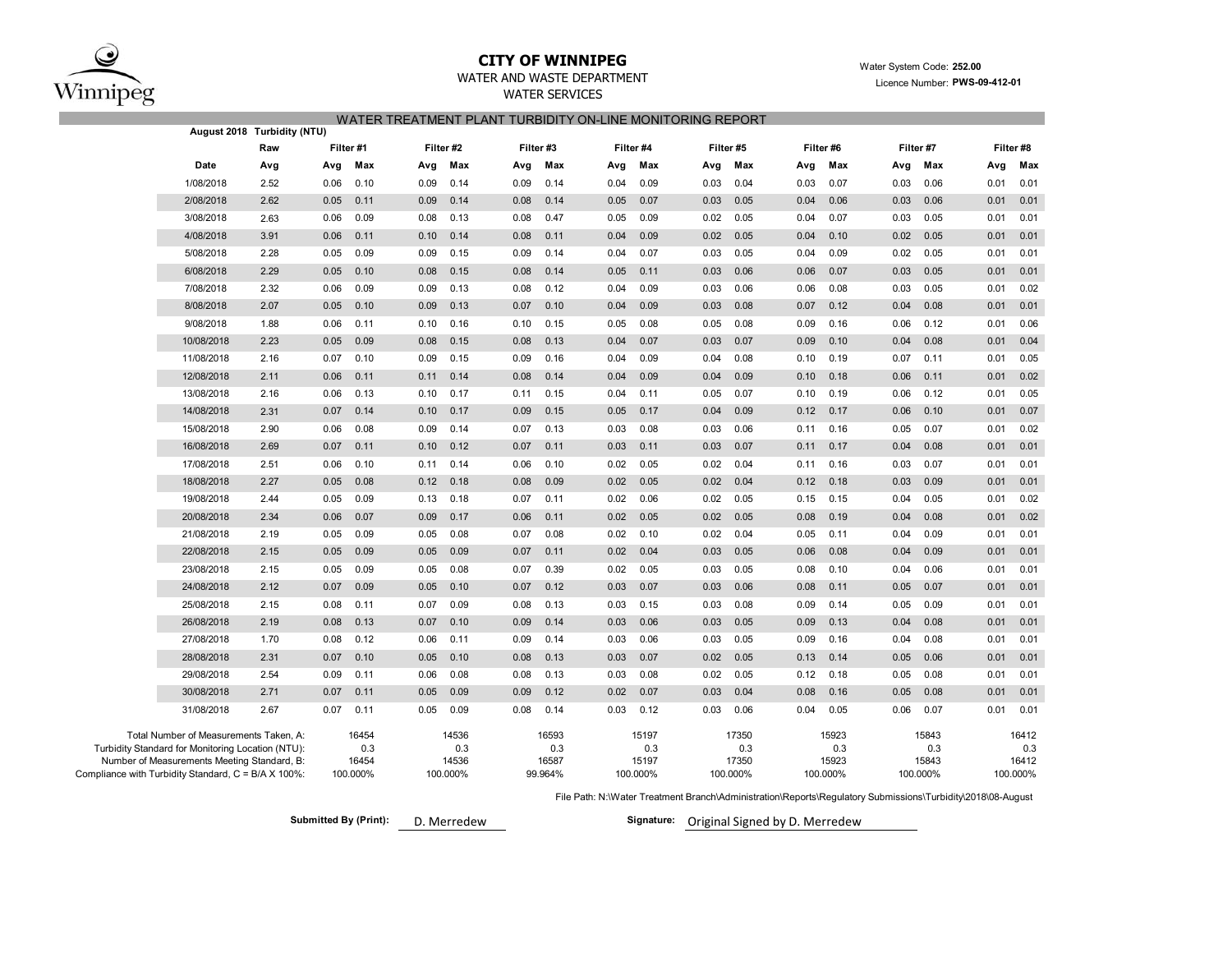

#### CITY OF WINNIPEG WATER AND WASTE DEPARTMENTENVIRONMENTAL STANDARDS DIVISION

#### **WATER TREATMENT PLANT TURBIDITY GRAB MONITORING REPORT**

| Water System Code: 252.00                          | <b>Turbidity (NTU)</b> |                  |           |           |           |                     |           |                     |           |           |           |           |                     |           |                     |           |           |           |
|----------------------------------------------------|------------------------|------------------|-----------|-----------|-----------|---------------------|-----------|---------------------|-----------|-----------|-----------|-----------|---------------------|-----------|---------------------|-----------|-----------|-----------|
| Licence No. PWS-09-412-01                          |                        |                  |           |           |           |                     |           |                     |           |           |           |           |                     |           |                     |           |           |           |
| <b>Date</b>                                        |                        | <b>Raw Water</b> | Filter 1  |           |           | Filter <sub>2</sub> |           | Filter <sub>3</sub> |           | Filter 4  |           | Filter 5  | Filter <sub>6</sub> |           | Filter <sub>7</sub> |           | Filter 8  |           |
|                                                    | Grab                   | Analyser         | Grab      | Analyser  | Grab      | Analyser            | Grab      | Analyser            | Grab      | Analyser  | Grab      | Analyser  | Grab                | Analyser  | Grab                | Analyser  | Grab      | Analyser  |
| 01-Aug-2018                                        | 1.84                   | 2.38             | OL        | OL        | 0.12      | 0.12                | 0.12      | 0.09                | 0.11      | 0.05      | 0.08      | 0.02      | 0.08                | 0.06      | 0.09                | 0.02      | 0.09      | < 0.02    |
| 02-Aug-2018                                        | 2.44                   | 2.59             | 0.10      | 0.04      | 0.10      | 0.10                | 0.14      | 0.11                | 0.11      | 0.05      | 0.07      | 0.02      | 0.07                | 0.05      | 0.08                | 0.02      | <b>OL</b> | <b>OL</b> |
| 03-Aug-2018                                        | 2.20                   | 2.97             | 0.10      | 0.04      | 0.10      | 0.09                | 0.10      | 0.07                | 0.13      | 0.06      | OL        | OL        | 0.11                | 0.05      | 0.11                | 0.02      | 0.11      | <0.02     |
| 04-Aug-2018                                        | <b>NA</b>              | <b>NA</b>        | <b>NA</b> | <b>NA</b> | <b>NA</b> | <b>NA</b>           | <b>NA</b> | <b>NA</b>           | <b>NA</b> | <b>NA</b> | <b>NA</b> | <b>NA</b> | <b>NA</b>           | <b>NA</b> | <b>NA</b>           | <b>NA</b> | <b>NA</b> | <b>NA</b> |
| 05-Aug-2018                                        | <b>NA</b>              | <b>NA</b>        | <b>NA</b> | <b>NA</b> | <b>NA</b> | <b>NA</b>           | <b>NA</b> | <b>NA</b>           | <b>NA</b> | <b>NA</b> | <b>NA</b> | <b>NA</b> | <b>NA</b>           | <b>NA</b> | <b>NA</b>           | <b>NA</b> | <b>NA</b> | <b>NA</b> |
| 06-Aug-2018                                        | <b>NA</b>              | <b>NA</b>        | <b>NA</b> | <b>NA</b> | <b>NA</b> | <b>NA</b>           | <b>NA</b> | <b>NA</b>           | <b>NA</b> | <b>NA</b> | <b>NA</b> | <b>NA</b> | <b>NA</b>           | <b>NA</b> | <b>NA</b>           | <b>NA</b> | <b>NA</b> | <b>NA</b> |
| 07-Aug-2018                                        | 2.26                   | 2.51             | 0.10      | 0.04      | 0.10      | 0.09                | 0.10      | 0.07                | 0.11      | 0.06      | <b>OL</b> | OL        | 0.11                | 0.08      | 0.09                | 0.03      | 0.10      | 0.03      |
| 08-Aug-2018                                        | 1.94                   | 2.07             | 0.10      | 0.05      | 0.10      | 0.10                | 0.10      | 0.08                | 0.09      | 0.04      | 0.09      | 0.02      | OL                  | OL        | 0.12                | 0.05      | 0.11      | <0.02     |
| 09-Aug-2018                                        | 2.38                   | 1.73             | 0.12      | 0.07      | 0.19      | 0.13                | 0.14      | 0.10                | 0.17      | 0.07      | 0.16      | 0.04      | 0.20                | 0.10      | 0.22                | 0.05      | 0.19      | 0.03      |
| 10-Aug-2018                                        | 2.51                   | 2.17             | 0.10      | 0.04      | 0.09      | 0.09                | 0.13      | 0.11                | 0.12      | 0.04      | 0.13      | 0.03      | 0.14                | 0.10      | 0.13                | 0.04      | OL        | <b>OL</b> |
| 11-Aug-2018                                        | <b>NA</b>              | <b>NA</b>        | <b>NA</b> | <b>NA</b> | <b>NA</b> | <b>NA</b>           | <b>NA</b> | <b>NA</b>           | <b>NA</b> | <b>NA</b> | <b>NA</b> | <b>NA</b> | <b>NA</b>           | <b>NA</b> | <b>NA</b>           | <b>NA</b> | <b>NA</b> | <b>NA</b> |
| 12-Aug-2018                                        | <b>NA</b>              | <b>NA</b>        | <b>NA</b> | <b>NA</b> | <b>NA</b> | <b>NA</b>           | <b>NA</b> | <b>NA</b>           | <b>NA</b> | <b>NA</b> | <b>NA</b> | <b>NA</b> | <b>NA</b>           | <b>NA</b> | <b>NA</b>           | <b>NA</b> | <b>NA</b> | <b>NA</b> |
| 13-Aug-2018                                        | 2.48                   | 2.53             | OL        | OL        | 0.16      | 0.15                | 0.15      | 0.12                | 0.14      | 0.07      | 0.14      | 0.06      | 0.14                | 0.13      | 0.13                | 0.07      | 0.12      | 0.05      |
| 14-Aug-2018                                        | 2.42                   | 2.59             | 0.12      | 0.06      | 0.12      | 0.11                | 0.18      | 0.12                | 0.14      | 0.06      | 0.12      | 0.05      | 0.13                | 0.14      | 0.14                | 0.06      | OL        | OL        |
| 15-Aug-2018                                        | 2.72                   | 1.39             | 0.09      | 0.06      | 0.09      | 0.11                | 0.10      | 0.08                | 0.12      | 0.05      | OL        | OL        | 0.11                | 0.13      | 0.10                | 0.04      | 0.09      | <0.02     |
| 16-Aug-2018                                        | 2.82                   | 2.80             | 0.09      | 0.06      | 0.09      | 0.11                | 0.09      | 0.07                | 0.08      | 0.03      | 0.08      | 0.02      | 0.14                | 0.16      | 0.10                | 0.04      | 0.09      | <0.02     |
| 17-Aug-2018                                        | 2.72                   | 2.65             | 0.09      | 0.06      | 0.08      | 0.11                | 0.10      | 0.07                | 0.09      | 0.02      | 0.08      | < 0.02    | 0.09                | 0.12      | 0.14                | 0.06      | 0.10      | < 0.02    |
| 18-Aug-2018                                        | <b>NA</b>              | <b>NA</b>        | <b>NA</b> | <b>NA</b> | <b>NA</b> | <b>NA</b>           | <b>NA</b> | <b>NA</b>           | <b>NA</b> | <b>NA</b> | <b>NA</b> | <b>NA</b> | <b>NA</b>           | <b>NA</b> | <b>NA</b>           | <b>NA</b> | <b>NA</b> | <b>NA</b> |
| 19-Aug-2018                                        | <b>NA</b>              | <b>NA</b>        | <b>NA</b> | <b>NA</b> | <b>NA</b> | <b>NA</b>           | <b>NA</b> | <b>NA</b>           | <b>NA</b> | <b>NA</b> | <b>NA</b> | <b>NA</b> | <b>NA</b>           | <b>NA</b> | <b>NA</b>           | <b>NA</b> | <b>NA</b> | <b>NA</b> |
| 20-Aug-2018                                        | 2.60                   | 2.29             | 0.09      | 0.05      | 0.11      | 0.06                | 0.10      | 0.07                | 0.13      | 0.04      | <b>OL</b> | OL        | 0.12                | 0.07      | 0.11                | 0.04      | 0.12      | <0.02     |
| 21-Aug-2018                                        | 2.37                   | 2.22             | 0.10      | 0.06      | 0.09      | 0.05                | 0.09      | 0.07                | 0.09      | 0.02      | 0.08      | 0.02      | 0.09                | 0.07      | OL                  | OL        | 0.10      | <0.02     |
| 22-Aug-2018                                        | 2.36                   | 1.97             | 0.08      | 0.05      | OL        | OL                  | 0.10      | 0.08                | 0.09      | 0.02      | 0.08      | 0.02      | 0.09                | 0.08      | 0.09                | 0.04      | 0.11      | <0.02     |
| 23-Aug-2018                                        | 2.48                   | 2.32             | 0.08      | 0.05      | 0.09      | 0.06                | <b>OL</b> | <b>OL</b>           | 0.09      | 0.02      | 0.09      | 0.03      | 0.09                | 0.08      | 0.10                | 0.04      | 0.10      | < 0.02    |
| 24-Aug-2018                                        | 2.26                   | 2.33             | 0.09      | 0.05      | 0.08      | 0.06                | 0.09      | 0.07                | 0.11      | 0.04      | OL        | OL        | 0.09                | 0.10      | 0.10                | 0.05      | 0.09      | < 0.02    |
| 25-Aug-2018                                        | <b>NA</b>              | <b>NA</b>        | <b>NA</b> | <b>NA</b> | <b>NA</b> | <b>NA</b>           | <b>NA</b> | <b>NA</b>           | <b>NA</b> | <b>NA</b> | <b>NA</b> | <b>NA</b> | <b>NA</b>           | <b>NA</b> | <b>NA</b>           | <b>NA</b> | <b>NA</b> | <b>NA</b> |
| 26-Aug-2018                                        | <b>NA</b>              | <b>NA</b>        | <b>NA</b> | <b>NA</b> | <b>NA</b> | <b>NA</b>           | <b>NA</b> | <b>NA</b>           | <b>NA</b> | <b>NA</b> | <b>NA</b> | <b>NA</b> | <b>NA</b>           | <b>NA</b> | <b>NA</b>           | <b>NA</b> | <b>NA</b> | <b>NA</b> |
| 27-Aug-2018                                        | 2.39                   | 1.36             | OL        | OL        | 0.11      | 0.08                | 0.10      | 0.09                | 0.10      | 0.04      | 0.07      | 0.02      | 0.08                | 0.12      | 0.07                | 0.04      | 0.07      | <0.02     |
| 28-Aug-2018                                        | 1.97                   | 1.88             | 0.08      | 0.07      | 0.09      | 0.06                | OL        | <b>OL</b>           | 0.10      | 0.04      | 0.07      | 0.02      | 0.09                | 0.14      | 0.08                | 0.04      | 0.07      | <0.02     |
| 29-Aug-2018                                        | 2.20                   | 2.59             | 0.09      | 0.07      | 0.09      | 0.06                | 0.11      | 0.09                | <b>OL</b> | OL        | 0.08      | < 0.02    | <b>OL</b>           | OL        | 0.09                | <0.02     | 0.09      | < 0.02    |
| 30-Aug-2018                                        | 2.19                   | 2.52             | OL        | <b>OL</b> | 0.10      | 0.07                | 0.09      | 0.09                | 0.08      | 0.03      | 0.08      | 0.02      | 0.07                | 0.05      | 0.07                | 0.05      | 0.07      | < 0.02    |
| 31-Aug-2018                                        | 2.11                   | 2.76             | 0.09      | 0.07      | 0.09      | 0.06                | 0.13      | 0.13                | 0.09      | 0.04      | 0.08      | 0.03      | 0.08                | 0.05      | 0.08                | 0.06      | OL        | <b>OL</b> |
| Total number of measurements taken, A:             |                        |                  | 18        |           | 21        |                     | 20        |                     | 21        |           | 17        |           | 20                  |           | 21                  |           | 18        |           |
| Turbidity Standard for Monitoring Location (NTU):  |                        |                  | 0.30      |           | 0.30      |                     | 0.30      |                     | 0.30      |           | 0.30      |           | 0.30                |           | 0.30                |           | 0.30      |           |
| Number of measurements meeting standard, B:        |                        |                  | 18        |           | 21        |                     | 20        |                     | 21        |           | 17        |           | 20                  |           | 21                  |           | 18        |           |
| Compliance with Turbidity Standard, C= B/A X 100%: |                        |                  | 100%      |           | 100%      |                     | 100%      |                     | 100%      |           | 100%      |           | 100%                |           | 100%                |           | 100%      |           |

NS: No Sample NA: Not Analyzed OL: Off-Line

**Comments:**

 **Report Compiled By: H.Demchenko**

**Authorized in Sample Manager By: C.Diduck**

**6-Sep-18**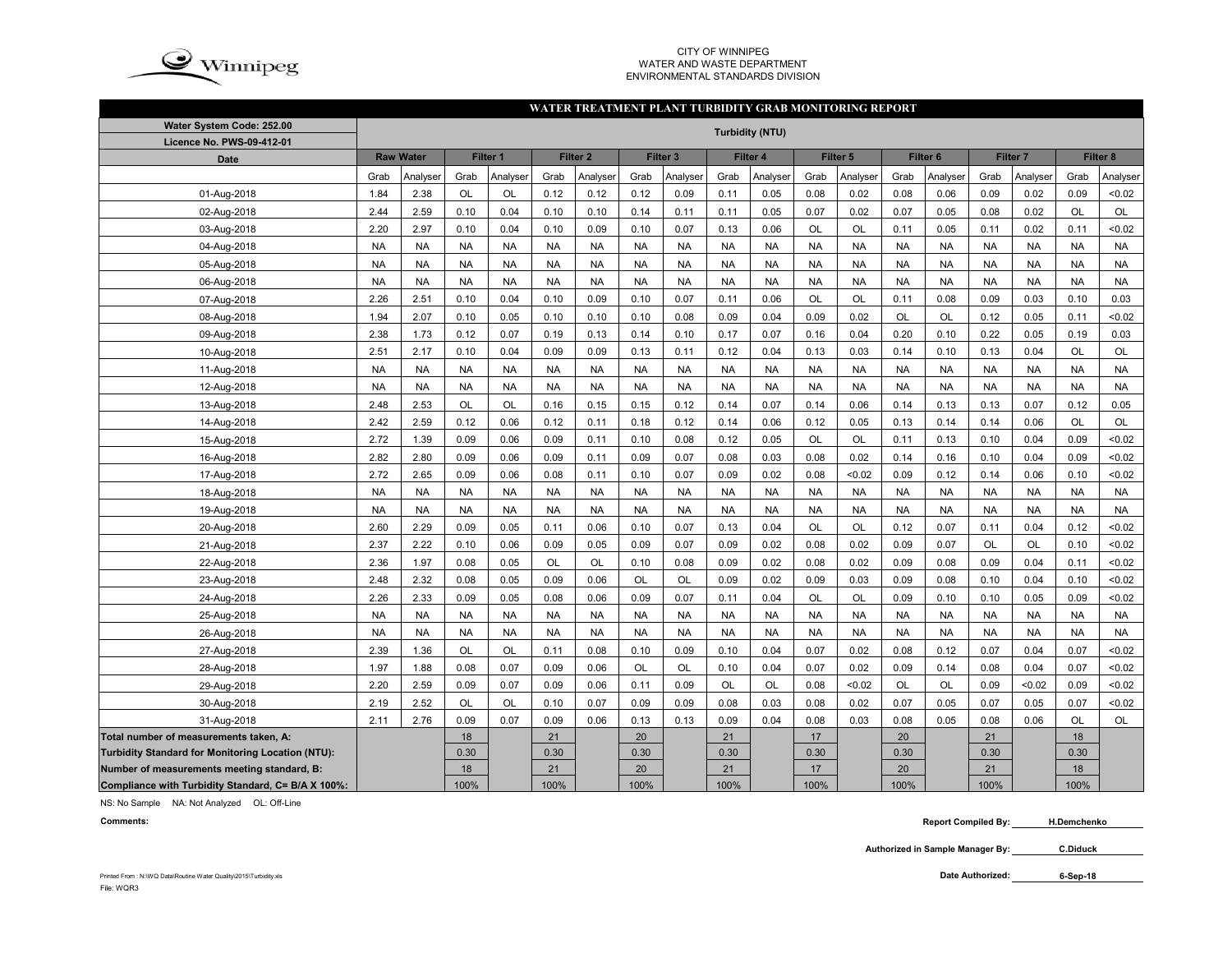

**City Of Winnipeg**

Water and Waste Department Water Services

WATER TREATMENT PLANT FREE CHLORINE ON-LINE MONITORING REPORT

Deacon Booster Pumping Station

Water System Code: **252.00** Licence Number: **PWS-09-412-01**

Report Created: 01 September 2018 Report Period: August 2018

|                                             | <b>BRANCH1</b><br>[mg/L] |         | <b>BRANCH 2</b><br>[mg/L] |         |  |  |  |
|---------------------------------------------|--------------------------|---------|---------------------------|---------|--|--|--|
| Date                                        | Average                  | Minimum | Average                   | Minimum |  |  |  |
| 01/08/2018                                  | 1.31                     | 1.12    | 1.35                      | 1.27    |  |  |  |
| 02/08/2018                                  | 1.34                     | 1.17    | 1.31                      | 1.21    |  |  |  |
| 03/08/2018                                  | 1.34                     | 1.15    | 1.33                      | 1.23    |  |  |  |
| 04/08/2018                                  | 1.19                     | 0.93    | 1.29                      | 1.20    |  |  |  |
| 05/08/2018                                  | 1.42                     | 1.03    | 1.29                      | 1.05    |  |  |  |
| 06/08/2018                                  | 1.55                     | 1.24    | 1.31                      | 1.24    |  |  |  |
| 07/08/2018                                  | 1.47                     | 1.11    | 1.29                      | 1.22    |  |  |  |
| 08/08/2018                                  | 1.31                     | 1.08    | 1.30                      | 1.19    |  |  |  |
| 09/08/2018                                  | 1.30                     | 1.00    | 1.27                      | 1.13    |  |  |  |
| 10/08/2018                                  | 1.38                     | 1.28    | 1.28                      | 1.20    |  |  |  |
| 11/08/2018                                  | 1.28                     | 1.18    | 1.26                      | 1.17    |  |  |  |
| 12/08/2018                                  | 1.34                     | 1.22    | 1.31                      | 1.23    |  |  |  |
| 13/08/2018                                  | 1.31                     | 1.15    | 1.27                      | 1.18    |  |  |  |
| 14/08/2018                                  | 1.26                     | 1.11    | 1.22                      | 1.11    |  |  |  |
| 15/08/2018                                  | 1.29                     | 1.19    | 1.30                      | 1.20    |  |  |  |
| 16/08/2018                                  | 1.30                     | 1.09    | 1.31                      | 1.25    |  |  |  |
| 17/08/2018                                  | 1.38                     | 1.26    | 1.29                      | 1.21    |  |  |  |
| 18/08/2018                                  | 1.35                     | 1.20    | 1.28                      | 1.13    |  |  |  |
| 19/08/2018                                  | 1.37                     | 1.22    | 1.27                      | 1.14    |  |  |  |
| 20/08/2018                                  | 1.37                     | 1.25    | 1.28                      | 1.19    |  |  |  |
| 21/08/2018                                  | 1.32                     | 1.22    | 1.29                      | 1.19    |  |  |  |
| 22/08/2018                                  | 1.30                     | 1.12    | 1.26                      | 1.09    |  |  |  |
| 23/08/2018                                  | 1.50                     | 1.34    | 1.38                      | 1.28    |  |  |  |
| 24/08/2018                                  | 1.47                     | 1.34    | 1.39                      | 1.28    |  |  |  |
| 25/08/2018                                  | 1.46                     | 1.35    | 1.39                      | 1.29    |  |  |  |
| 26/08/2018                                  | 1.44                     | 1.33    | 1.37                      | 1.28    |  |  |  |
| 27/08/2018                                  | 1.42                     | 1.23    | 1.38                      | 1.21    |  |  |  |
| 28/08/2018                                  | 1.33                     | 1.17    | 1.35                      | 1.23    |  |  |  |
| 29/08/2018                                  | 1.39                     | 1.29    | 1.32                      | 1.26    |  |  |  |
| 30/08/2018                                  | 1.45                     | 1.34    | 1.40                      | 1.27    |  |  |  |
| 31/08/2018                                  | 1.31                     | 1.19    | 1.34                      | 1.23    |  |  |  |
|                                             |                          |         |                           |         |  |  |  |
| Total Number of Measurements, A:            |                          | 21601   |                           | 21601   |  |  |  |
| Minimum Free Chlorine Standard:             |                          | 0.5     |                           | 0.5     |  |  |  |
| Number of Measurements Meeting Standard, B: |                          | 21601   |                           | 21601   |  |  |  |
| COMPLIANCE, C = B/A X 100%:                 |                          | 100.00  |                           | 100.00  |  |  |  |

File Path: N:\Water Treatment Branch\Administration\Reports\Regulatory Submissions\Chlorine\2018\08-August

Submitted By (Print): D. Merredew

Signature: Original Signed by D. Merredew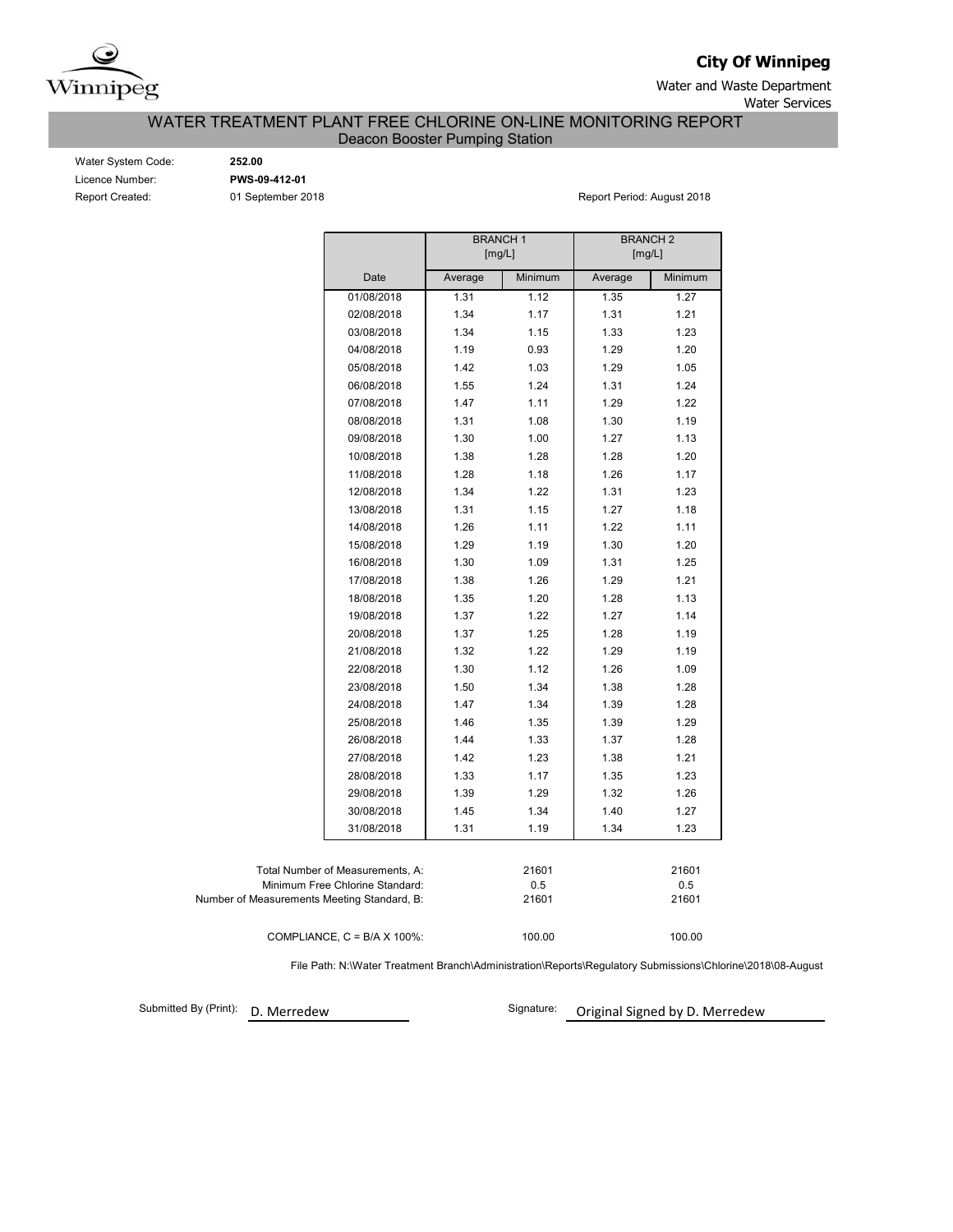

### CITY OF WINNIPEG WATER AND WASTE DEPARTMENT ENVIRONMENTAL STANDARDS DIVISION

| WATER TREATMENT PLANT CHLORINE GRAB MONITORING REPORT |                                                                                    |                      |                                 |           |                      |                                 |  |  |  |  |  |  |  |
|-------------------------------------------------------|------------------------------------------------------------------------------------|----------------------|---------------------------------|-----------|----------------------|---------------------------------|--|--|--|--|--|--|--|
| Water System Code: 252.00                             | Deacon Booster Pumping Station Branch 1<br>Deacon Booster Pumping Station Branch 2 |                      |                                 |           |                      |                                 |  |  |  |  |  |  |  |
| <b>Licence No. PWS-09-412-01</b>                      |                                                                                    |                      |                                 |           |                      |                                 |  |  |  |  |  |  |  |
| <b>Date</b>                                           |                                                                                    | Free Chlorine (mg/L) | <b>Total Chlorine</b><br>(mg/L) |           | Free Chlorine (mg/L) | <b>Total Chlorine</b><br>(mg/L) |  |  |  |  |  |  |  |
|                                                       | Analyser                                                                           | Grab                 | Grab                            | Analyser  | Grab                 | Grab                            |  |  |  |  |  |  |  |
| 01-Aug-2018                                           | 1.22                                                                               | 1.41                 | 1.59                            | 1.32      | 1.34                 | 1.54                            |  |  |  |  |  |  |  |
| 02-Aug-2018                                           | 1.52                                                                               | 1.43                 | 1.61                            | 1.38      | 1.30                 | 1.55                            |  |  |  |  |  |  |  |
| 03-Aug-2018                                           | 1.37                                                                               | 1.36                 | 1.61                            | 1.36      | 1.26                 | 1.54                            |  |  |  |  |  |  |  |
| 04-Aug-2018                                           | <b>NA</b>                                                                          | <b>NA</b>            | <b>NA</b>                       | <b>NA</b> | <b>NA</b>            | <b>NA</b>                       |  |  |  |  |  |  |  |
| 05-Aug-2018                                           | <b>NA</b>                                                                          | <b>NA</b>            | <b>NA</b>                       | <b>NA</b> | <b>NA</b>            | <b>NA</b>                       |  |  |  |  |  |  |  |
| 06-Aug-2018                                           | <b>NA</b>                                                                          | <b>NA</b>            | <b>NA</b>                       | <b>NA</b> | <b>NA</b>            | <b>NA</b>                       |  |  |  |  |  |  |  |
| 07-Aug-2018                                           | 1.46                                                                               | 1.43                 | 1.53                            | 1.30      | 1.30                 | 1.48                            |  |  |  |  |  |  |  |
| 08-Aug-2018                                           | 1.34                                                                               | 1.40                 | 1.55                            | 1.31      | 1.33                 | 1.61                            |  |  |  |  |  |  |  |
| 09-Aug-2018                                           | 1.33                                                                               | 1.32                 | 1.49                            | 1.28      | 1.26                 | 1.49                            |  |  |  |  |  |  |  |
| 10-Aug-2018                                           | 1.38                                                                               | 1.41                 | 1.67                            | 1.30      | 1.32                 | 1.52                            |  |  |  |  |  |  |  |
| 11-Aug-2018                                           | <b>NA</b>                                                                          | <b>NA</b>            | <b>NA</b>                       | <b>NA</b> | <b>NA</b>            | <b>NA</b>                       |  |  |  |  |  |  |  |
| 12-Aug-2018                                           | <b>NA</b>                                                                          | <b>NA</b>            | <b>NA</b>                       | <b>NA</b> | <b>NA</b>            | <b>NA</b>                       |  |  |  |  |  |  |  |
| 13-Aug-2018                                           | 1.23                                                                               | 1.30                 | 1.53                            | 1.24      | 1.34                 | 1.58                            |  |  |  |  |  |  |  |
| 14-Aug-2018                                           | 1.30                                                                               | 1.37                 | 1.61                            | 1.23      | 1.29                 | 1.47                            |  |  |  |  |  |  |  |
| 15-Aug-2018                                           | 1.26                                                                               | 1.41                 | 1.61                            | 1.29      | 1.38                 | 1.57                            |  |  |  |  |  |  |  |
| 16-Aug-2018                                           | 1.29                                                                               | 1.50                 | 1.73                            | 1.33      | 1.48                 | 1.62                            |  |  |  |  |  |  |  |
| 17-Aug-2018                                           | 1.43                                                                               | 1.50                 | 1.71                            | 1.39      | 1.42                 | 1.56                            |  |  |  |  |  |  |  |
| 18-Aug-2018                                           | <b>NA</b>                                                                          | <b>NA</b>            | <b>NA</b>                       | <b>NA</b> | <b>NA</b>            | <b>NA</b>                       |  |  |  |  |  |  |  |
| 19-Aug-2018                                           | <b>NA</b>                                                                          | <b>NA</b>            | <b>NA</b>                       | <b>NA</b> | <b>NA</b>            | <b>NA</b>                       |  |  |  |  |  |  |  |
| 20-Aug-2018                                           | 1.36                                                                               | 1.41                 | 1.67                            | 1.28      | 1.31                 | 1.47                            |  |  |  |  |  |  |  |
| 21-Aug-2018                                           | 1.36                                                                               | 1.39                 | 1.59                            | 1.26      | 1.33                 | 1.56                            |  |  |  |  |  |  |  |
| 22-Aug-2018                                           | 1.19                                                                               | 1.26                 | 1.42                            | 1.20      | 1.28                 | 1.42                            |  |  |  |  |  |  |  |
| 23-Aug-2018                                           | 1.44                                                                               | 1.47                 | 1.60                            | 1.33      | 1.41                 | 1.66                            |  |  |  |  |  |  |  |
| 24-Aug-2018                                           | 1.52                                                                               | 1.54                 | 1.75                            | 1.41      | 1.41                 | 1.66                            |  |  |  |  |  |  |  |
| 25-Aug-2018                                           | <b>NA</b>                                                                          | <b>NA</b>            | <b>NA</b>                       | <b>NA</b> | <b>NA</b>            | <b>NA</b>                       |  |  |  |  |  |  |  |
| 26-Aug-2018                                           | <b>NA</b>                                                                          | <b>NA</b>            | <b>NA</b>                       | <b>NA</b> | <b>NA</b>            | <b>NA</b>                       |  |  |  |  |  |  |  |
| 27-Aug-2018                                           | 1.49                                                                               | 1.58                 | 1.75                            | 1.41      | 1.36                 | 1.67                            |  |  |  |  |  |  |  |
| 28-Aug-2018                                           | 1.19                                                                               | 1.36                 | 1.57                            | 1.34      | 1.49                 | 1.69                            |  |  |  |  |  |  |  |
| 29-Aug-2018                                           | 1.43                                                                               | 1.57                 | 1.81                            | 1.40      | 1.54                 | 1.66                            |  |  |  |  |  |  |  |
| 30-Aug-2018                                           | 1.44                                                                               | 1.61                 | 1.82                            | 1.44      | 1.65                 | 1.78                            |  |  |  |  |  |  |  |
| 31-Aug-2018                                           | 1.35                                                                               | 1.46                 | 1.69                            | 1.42      | 1.46                 | 1.63                            |  |  |  |  |  |  |  |
| Total number of measurements taken, A:                |                                                                                    | 22                   |                                 |           | 22                   |                                 |  |  |  |  |  |  |  |
| Chlorine Standard for Monitoring Location (mg/L):     |                                                                                    | 0.50                 |                                 |           | 0.50                 |                                 |  |  |  |  |  |  |  |
| Number of measurements meeting standard, B:           |                                                                                    | 22                   |                                 |           | 22                   |                                 |  |  |  |  |  |  |  |
| Compliance with Chlorine Standard, C= B/A X 100%:     |                                                                                    | 100%                 |                                 |           | 100%                 |                                 |  |  |  |  |  |  |  |

NS: No Sample NA: Not Analyzed OL: Off-Line

| Comments | $-$<br>≀ Bv:<br>Compiled<br>Renor' | emchenko. |  |
|----------|------------------------------------|-----------|--|
|          |                                    |           |  |

**Authorized in Sample Manager By:**

**C.Diduck**

**6-Sep-18**